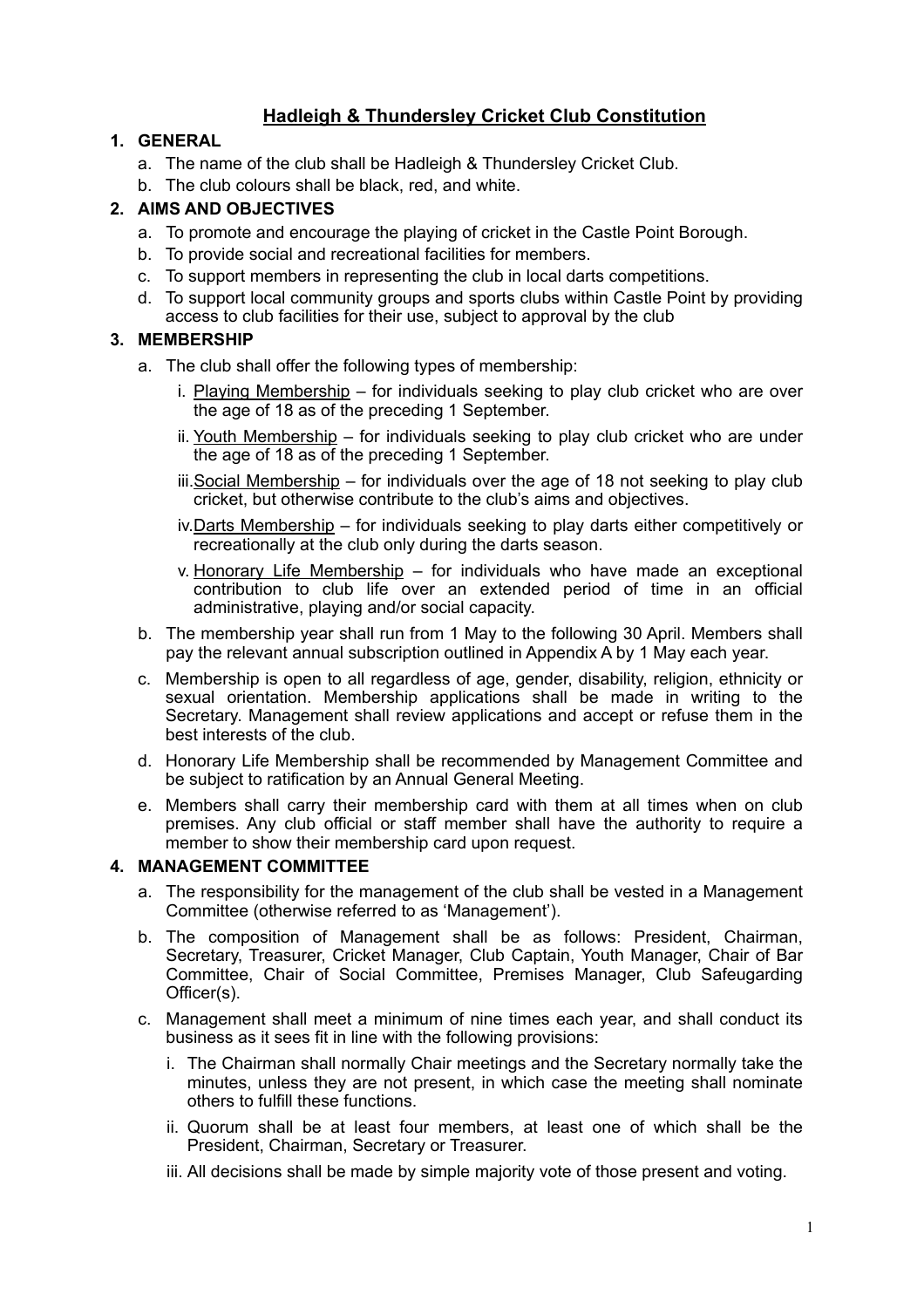- iv. No individual may cast more than one vote.
- v. No Management Committee may bind future Management Committee meetings on any decision.
- vi. Before decision authorising financial expenditure is taken, a full update on club finances shall be made available before voted upon.
- vii.A record of all decisions shall be taken as minutes which shall be available to any member of Management Committee for inspection.
- d. At the first meeting of Management after the AGM, the Secretary shall remind officials that the club is required by law to notify and warn any contractor engaged to work on site before work is started that asbestos is still present within the main building, and an Asbestos Register is stored with the Secretary as a legal requirement to show any contractors.
- e. Management shall be responsible for approving or rejecting any private or community hire proposal at its discretion and agreeing any terms of use.
- f. Management shall ensure the club remains accredited by the England and Wales Cricket Board (ECB) Clubmark scheme, and shall adopt the ECB 'Safehands' Policy.
- g. Management shall have the power to deal with any contingencies not provided for by this Constitution. Management shall have the power to issue, amend or revoke bye-laws or policies, binding on all members, as required in the best interests of the club.
- h. Management shall communicate news of any new, amended or revoked bye-law or policy in writing to all members within seven days of the resolution.
- i. Any member may, in writing, request an interpretation from Management that clarifies, defines or elucidates on any provision in the Constitution.

### **5. CLUB COMMITTEES**

- a. While Management shall have overall responsibility for club management, there shall be elected sub-committees with defined duties and responsibilities who shall support the management of the club.
- b. Sub-committees shall meet in person within six weeks of their election, and at that meeting shall agree by majority vote the frequency of subsequent meetings that it shall hold. The expectation is that sub-committees will be in regular contact outside of scheduled meetings to meet their defined duties and responsibilities.
- c. Sub-committees shall conduct their business as they see fit and may make recommendations or decisions by a simple majority vote which shall be recorded as minutes to be shared to the committee's membership as soon as practicable after each meeting.
- d. Sub-committees shall provide reports in advance of each Management Committee meeting for review, outlining any recommendations proposed or updates.
- e. Management Committee may refer issues to sub-committees for consideration and require sub-committees to meet within a certain period to ensure the continued good management of the club.

#### **Official Sub-Committees**

- f. Social Committee comprises the Chair of Social Committee, Social Media Manager(s), and up to eight ordinary members elected at the AGM. They shall be responsible for arranging a programme of social events during the winter and summer months. The Social Media Manager shall report to the Chair of Social Committee.
- g. Bar Committee comprises the Chair of Bar Committee and up to six ordinary members also elected at the AGMs. They shall be responsible for ensuring the good management of the club bar facilities, including pricing and stock recommendations.
- h. Cricket Committee comprises the Cricket Manager (the Chair), the Assistant Cricket Manager, the Club Captain, Youth Manager, Women's Cricket Manager,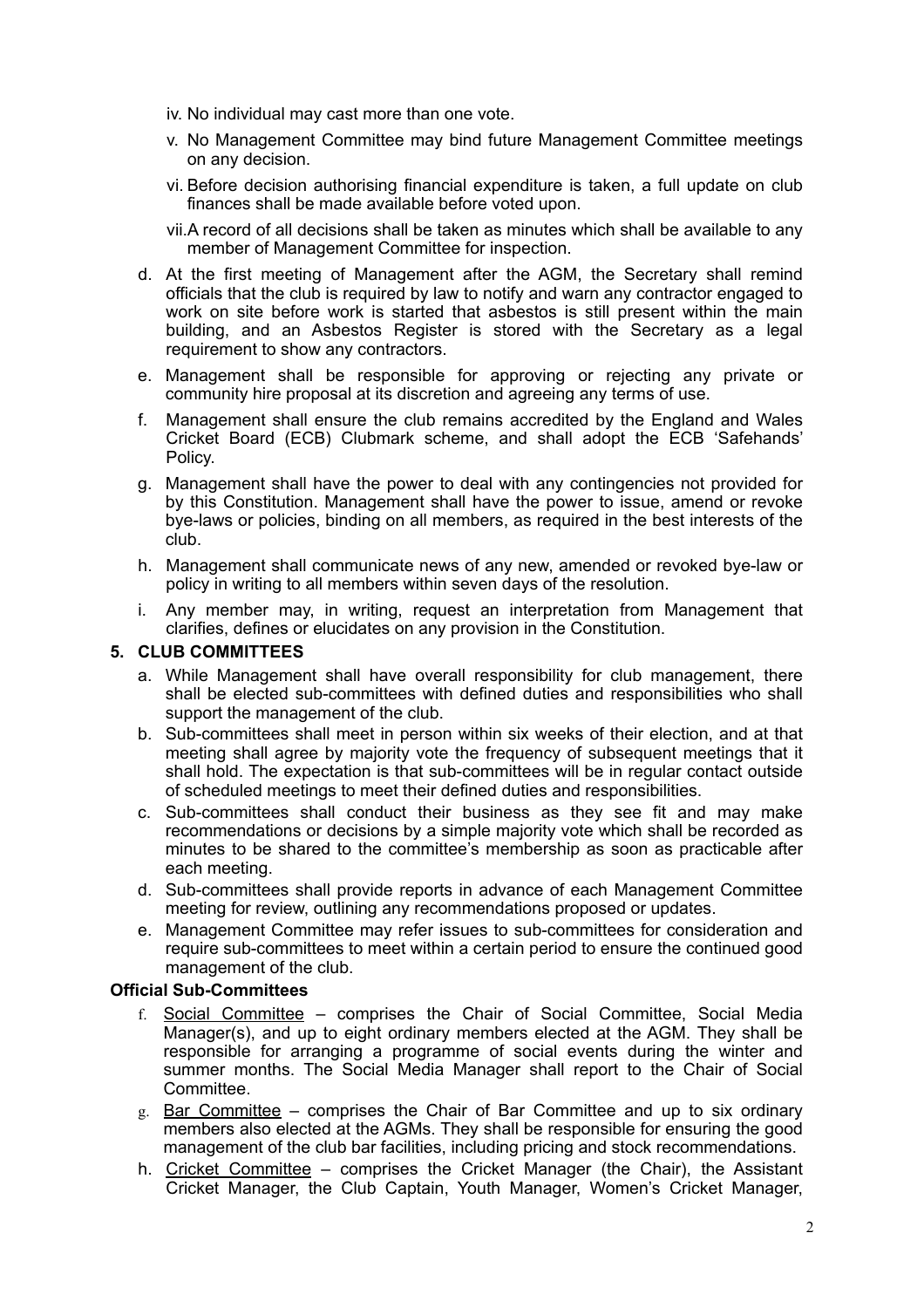Fixture Secretary, captains and vice-captains of club teams, Youth Secretary, Groundsmen and up to four ordinary members elected at the AGM. They shall be responsible for administering cricket affairs and providing direction to Management on how the club can improve the standard of cricket, the cricketing facilities and youth development. The Women's Cricket Manager shall be appointed by Cricket Committee to serve until the following AGM.

- i. Selection Committee comprises the Cricket Manager (the Chair), the Assistant Cricket Manager and elected team captains or their nominated designate (usually the vice-captain). They shall be responsible for selecting the cricket teams in advance of fixtures.
- j. Premises Committee comprised of the Premises Manager (the Chair), and up to four ordinary members elected at the AGM. They shall be responsible for maintaining or carrying out servicing or repair of club facilities.
- k. The President, Chairman, Secretary and Treasurer shall always be able to attend and speak at sub-committee meetings in a non-voting capacity.
- l. Management Committee may appoint temporary sub-committees with a prescribed remit and composition to last until the next Annual General Meeting.

#### **6. ELECTIONS OF CLUB OFFICIALS**

a. At each Annual General Meeting the following officials shall be elected by the membership, provided that they are proposed and seconded by members eligible to vote on General Meeting motions:

| President*                         | Club Safeguarding Officer (up to two) |
|------------------------------------|---------------------------------------|
| Chairman*                          | <b>Community Manager</b>              |
| Hon. Secretary*                    | Hon. Auditor                          |
| Hon. Treasurer*                    | Captain (for each club team)*         |
| Cricket Manager*                   | Vice-Captain (for each club team)*    |
| Club Captain*                      | Assistant Cricket Manager*            |
| Youth Manager                      | <b>Youth Secretary</b>                |
| <b>Chair of Bar Committee</b>      | <b>Fixture Secretary</b>              |
| <b>Chair of Social Committee</b>   | Groundsmen (as required)              |
| <b>Chair of Premises Committee</b> | Social Media Manager (up to two)      |

- a. All positions marked with an asterisk (\*) shall be reserved for current or former playing members of the club, unless waived by Management Committee before an AGM.
- b. The election of club officials outlined in Rule 6(a) shall be as follows:
	- i. Where there are more than two candidates for a position, there shall be two rounds of voting. After the first round, only the two candidates with the highest number of votes shall progress to the second round. Voting members shall entitled to vote once each for up to two candidates in round one. In the second round, the candidate with the highest number of votes shall be elected.
	- ii. Where there are two candidates, there shall be a single round of voting and the candidate with the highest number of votes shall be elected.
	- iii. Where there is a single candidate, voting members shall be asked to vote in favour or against their election, and their election shall be decided by simple majority.
	- iv. Where there is a tied vote that affects the election's outcome, this will be decided by a coin toss overseen by the Chair.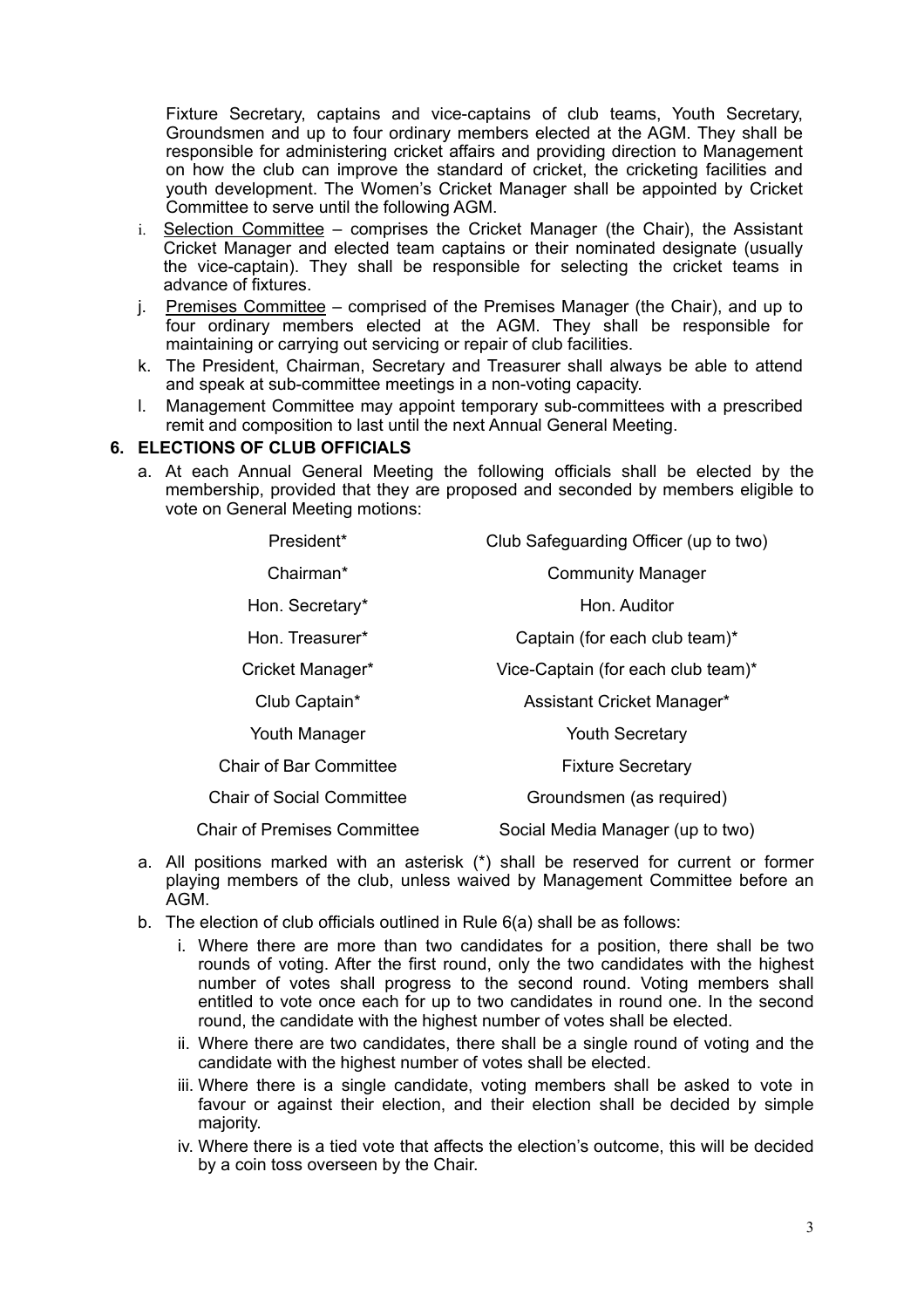- v. An exception shall be Groundsmen, where each candidate shall be voted on as per Rule 6(b)(iii) given no limit on the number of post-holders, and Club Safeguarding Officer(s) who shall be elected under voting procedures set out in Rule 6(c).
- c. The election of ordinary committee positions outlined in Rule 5 shall be as follows:
	- i. Where there are more candidates than there are positions available, there shall be a single round of voting. Each voting member shall be able to cast one vote per position available on the committee (e.g. four positions, each may cast up to four votes). Each position shall then be filled by the candidate with the highest number of votes until all positions are elected.
	- ii. Where the number of candidates is equal to or less than the number of positions available, voting members will be asked to vote in favour or against each of their appointments with the outcome for each candidate decided by simple majority.
	- iii. Where there is a tied vote that affects the election's outcome, this will be decided by a coin toss overseen by the Chair.
- d. Should any position (official or sub-committee) remain vacant after an AGM or later become vacant, Management may co-opt an eligible member to fill the position until the next AGM or call an EGM.

## **7. GENERAL MEETINGS**

- a. Annual General Meeting (AGM) there shall be an AGM held no later than the second full week in November each year. The agenda shall take the following format:
	- i. Apologies for Absence any member may seek to record apologies for absence as requested by the absent member.
	- ii. Chairman's Address the Chairman shall make opening remarks and deliver their report on the previous year's events.
	- iii. Minutes from the Previous AGM and/or EGM the meeting shall decide whether to accept the minutes as proposed by Management Committee.
	- iv. Matters Arising members may raise any matters arising from the minutes which are not already scheduled for discussion on the current agenda.
	- v. Treasurer's Report and Annual Accounts the Treasurer shall deliver their annual report and the meeting shall vote on whether to accept the Annual Accounts as proposed by Management Committee.
	- vi. Secretary's Report the Secretary shall deliver their annual report which shall include a summary of current membership levels.
	- vii.Committee Reports each sub-committee shall present an annual report.
	- viii. Constitutional Motions any motions proposing amendments to club rules. If passed, these shall take effect from the end of the meeting unless otherwise specified in the motion.
	- ix. Election of Officials election of officials as per Rule 5, Rule 6 and ratification of Honorary Life Membership recommendations. The Chairman shall remind members of their obligations in standing for and serving as officers of the Club, and the need to ensure that those proposed for office are both willing and able to stand for election.
	- x. Ordinary Motions any motions seeking a formal decision from the AGM which do not require constitutional amendments.
	- xi. Any Other Business any member may raise any items for informal discussion.
- b. Extraordinary General Meeting (EGM) on receipt of a written requisition signed by at least 20 members, Management shall convene an EGM within two weeks publicising this to all members with 7 days' notice, stating the purpose for which the meeting is called. No other business may be transacted at this meeting.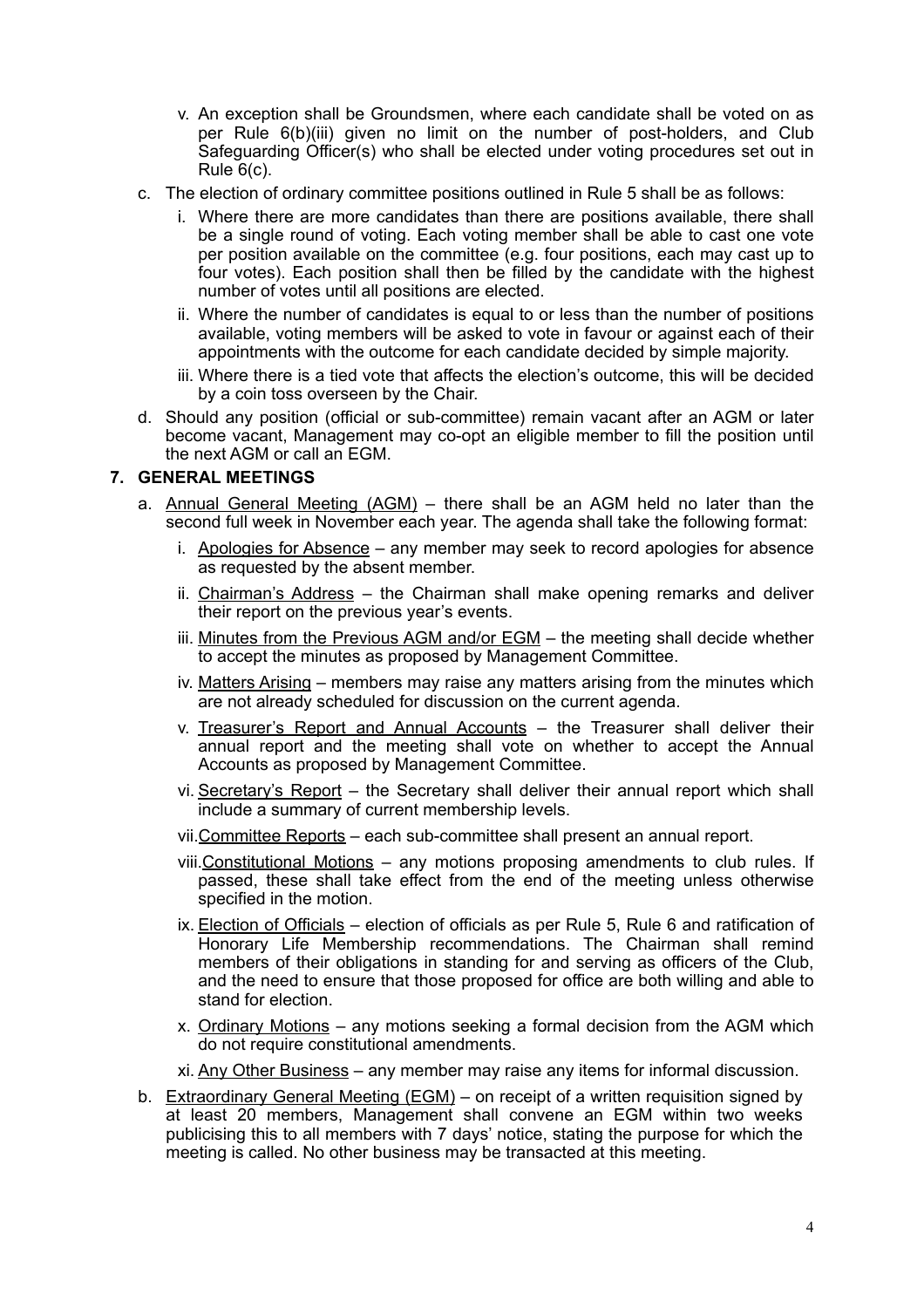- c. There shall be 14 days' notice required for the AGM. Motions (ordinary and constitutional) to be moved at the AGM shall be sent to the Secretary, properly proposed and seconded, at least 8 days before the AGM. A full agenda of formal business to be raised shall be circulated 7 days' before the AGM.
- d. Members who wish to table a written amendment to a motion shall provide this to the Secretary at least 48 hours' before the AGM or EGM. The Chairman shall have the power to rule any amendment out of order if brought forward after this time at their discretion.
- e. Motions passed at AGMs or EGMs shall be binding on Management and all Committees. Members may ask questions of any officer or committee required to provide a report to the AGM.
- f. All voting on motions shall be by simple majority except motions seeking to amend the Constitution which shall require a two-thirds majority. In the event of a tied vote, the meeting Chair shall have the casting vote at their discretion.
- g. All motions shall have a proposer and seconder to move to a vote. Eligibility to propose, second or vote on a motion shall be as follows:
	- i. Playing members, social members, honorary life members, and youth members who are over the age of 16 as at the date of the AGM, unless they owe monies to the club in which case their eligibility is withdrawn.
	- ii. For motions or elections concerning the playing or administration of cricket, as designated by Management, social members shall not be eligible to propose, second or vote unless they have previously played a club cricket match.
- h. Any member may raise a Point of Order to the Chair for clarification or for a formal ruling on a matter of procedure by the Chair if they believe procedure has been broken.

# **8. CLUB FINANCES AND CONTRACTS**

- a. The Financial Year shall be from 1 May to the following 30 April. Club funds shall be deposited in the name of the club at a local branch of an established bank.
- b. The account(s) shall be conducted by any two signatures of the President, Chairman, Secretary and Treasurer, and shall not at any time be overdrawn.
- c. Any proposed club sponsor and terms of sponsorship shall be agreed by Management before any contractual agreement is signed.
- d. Any terms of employment shall be agreed by Management, and any employment contract counter-signed by the Chairman for it to be agreed on the club's behalf.
- e. Management shall set match fees in consultation with Cricket Committee. Cricket Committee shall set fees for indoor winter nets or ad hoc training.
- f. All surplus income generated by bona fide club activities shall be re-invested in the club and used for the benefit of all members. No surpluses or assets shall be distributed to members or third parties.

# **9. VISITORS AND BAR LICENCING (Subject to Police Approval)**

- a. Visitors must be introduced by Members who shall be responsible for the conduct of the visitor(s). No person who has been refused membership of the club shall be introduced by a member to the club's premises as a visitor.
- b. Persons visiting the club for the purpose of taking part in matches, competitions, games etc., may be permitted to enter the club's premises and the club may sell intoxicating liquor for consumption on the premises to such visitors.
- c. Visitors introduced by a member in accordance with this rule shall record their names and addresses in a visitors' book kept for the purpose. Each record shall be countersigned by the introducing member.
- d. Subject to and in accordance with section 28 of the Licensing Act of 1964, the privileges of the club, including the right to purchase intoxicating liquor and other commodities from the bar, shall be extended to the following persons:
	- i. Members of visiting cricket clubs and their guests.
	- ii. Members of other sporting clubs in Castle Point Borough invited by the club.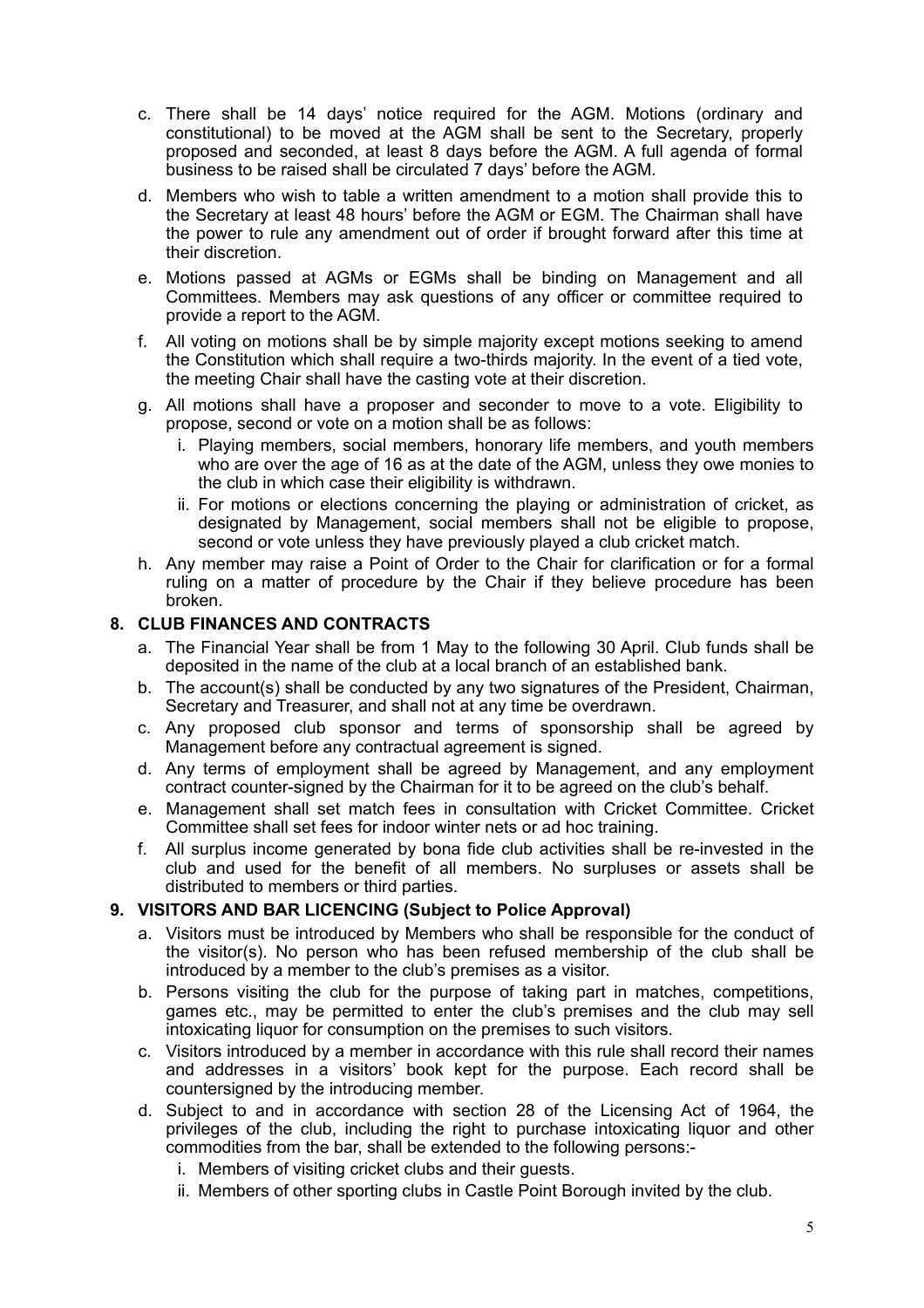- iii. Any person or persons requested by the Management Committee, the Bar Committee or any other sub-committee of the club to attend at the pavilion in connection with any club activity.
- iv. Any spectator using the club's facilities with the approval of the Management Committee.
- v. Any member's guests using the club's facilities when the member has been granted use of the club's facilities by Management for a private function.
- e. The bar shall be opened for the sale of intoxicating liquor at the direction of the Bar Committee but in no circumstances beyond the limits of the existing licensing laws.

### **10. DISCIPLINARY & APPEALS PROCESS**

- a. All members and their guests shall follow the Code of Conduct (Appendix B).
- b. Any complaints regarding the behaviour of members, guests or visitors should be lodged in writing with the Hon Secretary within two weeks of the alleged event(s).
- c. Management shall then appoint a three-person Disciplinary Committee from its number who will meet to hear complaints within 21 days of a complaint being lodged.
- d. Any person that is the subject of a written complaint or appeal shall be notified of the procedures to be followed by the relevant committee in reasonable time to prepare for any hearing.
- e. Any person requested to attend a Disciplinary or Appeals Committee hearing shall be entitled to be accompanied by a friend or other representative, and to call witnesses.
- f. The Disciplinary Committee has the power to take appropriate disciplinary action on behalf of Management, including the suspension of membership, termination of membership or other proportionate financial or non-financial penalties.
- g. The outcome of the disciplinary hearing shall be put in writing to the person who lodged the complaint and the person against whom the complaint was made within 14 days following the hearing.
- h. There shall be a right of appeal within 14 days of receipt of the disciplinary decision or decision to refuse membership:
	- i. against the Disciplinary Committee's findings or the sanction imposed or both; and
	- ii. against Management's refusal to admit a new member
- i. In either case, Management shall appoint a three-person Appeals Committee. The Appeals Committee shall not include members involved with the initial disciplinary hearing, but may include non-members of the club.
- j. The Appeals Committee shall consider the appeal within 21 days of the Secretary receiving the appeal. The appeal verdict shall be final and binding on all parties.

## **11. DISSOLUTION**

- a. In the event of the dissolution of the Club all assets will be realised and, after the payment of all creditors and obligations, the remaining assets will be transferred to the Sport's Governing Body, the England and Wales Cricket Board (ECB) for discretionary use to support recreational cricket.
- b. The membership has granted Management Committee discretionary power to establish a new company limited by guarantee in the name of the club and transfer all assets to this new entity at a suitable time of their choosing which will continue to operate as 'Hadleigh & Thundersley Cricket Club'. This shall not be a dissolution of the club, but a transfer to a new legal structure. At the point of transfer, the existing club membership will continue as members under the new company structure and existing employees shall be TUPE transferred. The Directors of the new company shall be the elected Chairman, Hon. Secretary, Hon. Treasurer and Chair of Bar Committee, unless any is disqualified by the laws of England and Wales. The membership grant Management Committee discretionary powers to draft the new company's Articles of Association which shall reflect the current club's Constitution as far as possible to ensure that the club's membership continues to democratically elect committee members with Management Committee remaining the governing body accountable to the membership.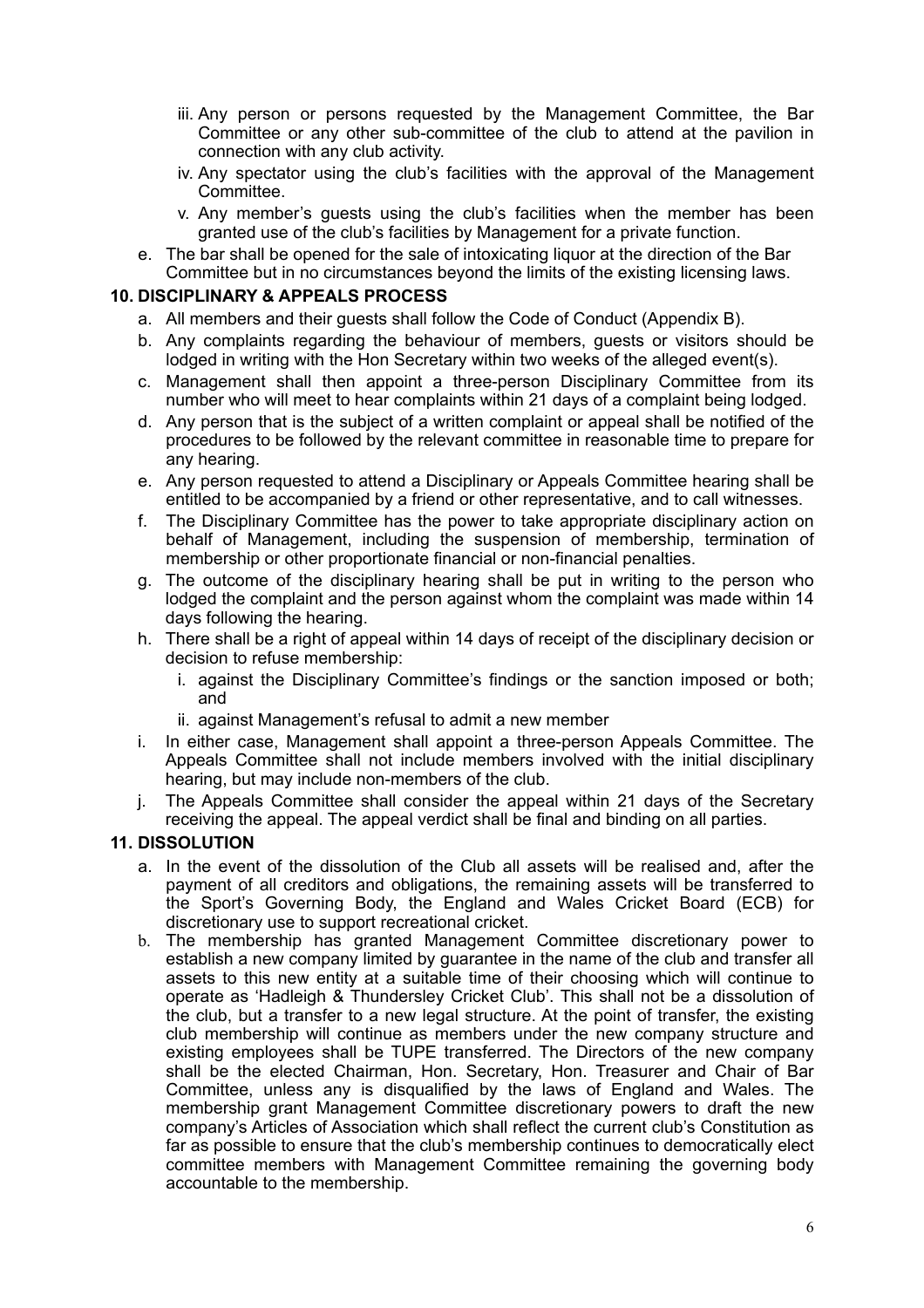# **12. BYE LAWS**

- 1. Management shall post rules governing the use of the clubhouse on the noticeboard.
- 2. The hours during which the clubhouse may be used by members shall be defined from time to time by the Management Committee.
- 3. Club officials may request a form of photographic identification or other form of identification from any user of the club, member, visitor or guest to verify who they are.
- 4. The official club tie shall be agreed by Management Committee.
- 5. Management officials and staff shall have the power to direct members or guests to leave club facilities if their conduct is disorderly or contrary to the code of conduct.
- 6. Members who play darts competitively for the club shall agree any darts captain(s) between themselves, as long as the nominated representative is a paid member.
- 7. The darts season duration shall be defined by Management each year for Darts Membership purposes.
- 8. Members who regularly introduce their spouse/partner to the club with them as a guest shall be able to register their name and address with the Hon. Secretary who shall maintain a digital Visitor Book of regular spouse/partner guests for the purpose of Rule 9(c). Any spouse/partner of a member whose details are not recorded in the digital Visitor Book must use the physical guest book provided instead.
	- 9. A member may only introduce a guest who is not in their immediate family (e.g. a spouse or partner) up to twice per calendar month unless they have express permission from the Management Committee.
	- 10. A guest may only be introduced by members twice in total in any calendar month.
	- 11. Drinks should only be consumed on the licensed premise.

#### Appendix A – Membership Subscription

| Playing Membership (in full-time employment)              |          |
|-----------------------------------------------------------|----------|
| Playing Membership (in part-time employment, education or | £50.00   |
| Youth Membership (U11, U13, U15, U16, U18)                |          |
| Youth Membership (U9)                                     |          |
| Youth Membership for a second child in a family           |          |
| Youth Membership (All Stars)                              |          |
| Social Membership                                         | £40.00   |
| Social Membership (Spouses/Partners of Member)            |          |
| Darts Membership                                          | £15.00   |
| Honorary Life Membership                                  | Optional |

- 2. Playing and youth membership shall include the cost of outdoor training, facilities and use of shared club equipment. Donation
- 3. Members who need to pay in installments due to their financial circumstances shall make an agreement with the Treasurer on a payment plan.
- 4. Youth Membership (except All Stars) shall include complementary social membership for parents or guardians. For parents and guardians who seek to play cricket at the club, their playing membership subscription will be discounted by the social membership rate.
- 5. Management may grant complementary membership each year to any individual if they believe it is in the best interests of the club, but may not grant this for serving Management Committee members. Bar staff shall automatically receive complementary membership.